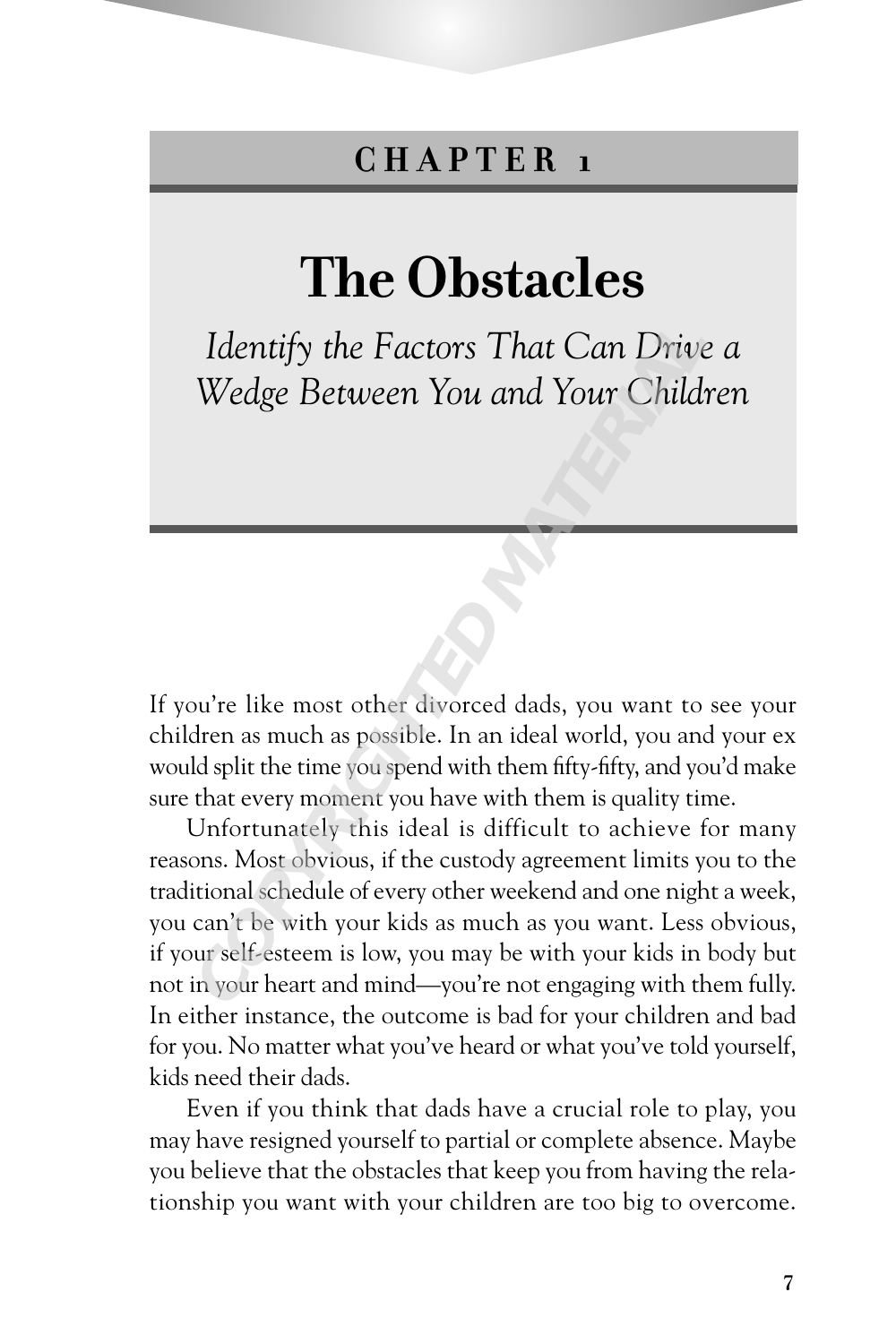Or maybe you look at the obstacles and figure it would take too much time, money, and effort to clear the way for you to spend more time with your son or daughter.

In fact, most obstacles can be overcome, and in many instances, you don't have to possess unlimited resources to overcome them. I've helped dads who weren't seeing their children at all or were seeing them infrequently and watched them become fully involved parents relatively quickly. I've observed dads who had poor or no relationships with their kids make changes in their attitudes and actions and become great parents with great relationships.

The first step in this process is identifying and understanding the obstacles that stand in the way of being fully present in your children's lives.

# **The Seven Obstacles to Being Fully Present in Your Children's Lives**

The following list of obstacles is far from inclusive. I've focused on the seven most common ones, but probably four or five times this number exist. One or several of these seven, however, are likely to apply to you. As you'll see, some of these obstacles are legal, some are emotional, and some have to do with the ex-spouse. As you read the discussions of each obstacle, think about which ones may be preventing you from being completely present with your children:

- 1. The terms of the custody agreement
- 2. Orders of protection
- 3. Financial problems
- 4. Legal trickery
- 5. Gender bias
- 6. Guilt
- 7. Anger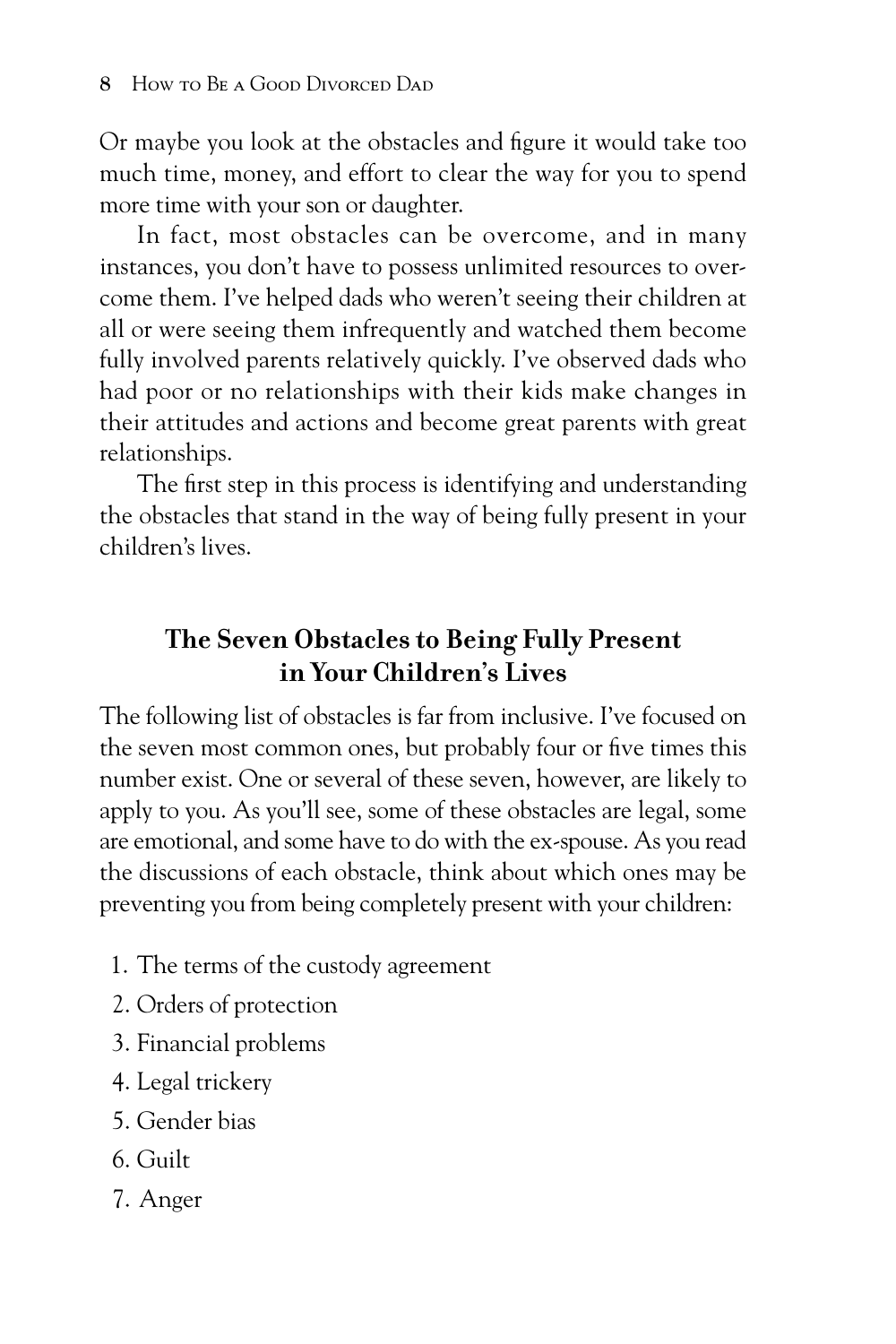If these obstacles seem formidable—and if they cause you to think of all the more specific reasons you are unable to see your children as often as you want—keep in mind that you're not in this alone or without support. More judges are starting to recognize the importance of dads being a consistent, integrated presence in their children's lives. In fact, it's not unusual for some judges to emphasize this point to both parents—to remind dads to make the effort to be involved and to remind moms that even if they're furious with their ex, their children's welfare comes first.

Second, find a lawyer who is well versed in dads' rights and can help you deal with everything from baseless orders of protection to gender bias. They understand the law, they are savvy, and they know how to help you overcome the nonlegal obstacles that might get between you and your kids.

Third, good therapists who have experience with and expertise in the struggles divorced dads go through can provide significant assistance, not just with making custody and visitation recommendations but to help dads overcome the emotional barriers to parenting.

Let's turn to the first obstacle and examine what it is, how it affects divorced dads, and how you can overcome it.

# *Obstacle #1: The Terms of the Custody Agreement*

Many men are saddled with bad custody agreements, especially ones lacking joint custody or custodial parent status. The typical bad agreement restricts them to infrequent contact with their kids, either because of weak legal advocacy or their having given up hope. As a result, they become de facto absent dads because there's not enough time to bond with their kids. These dads often feel terribly hurt after the dust settles, and the realization of what's happened to them and their relationship with their children sets in. Later I'll address the specific tactics to prevent bad custody agreements from happening, but for now, the most basic piece of advice is to try for joint custody (or sole custody if that's a better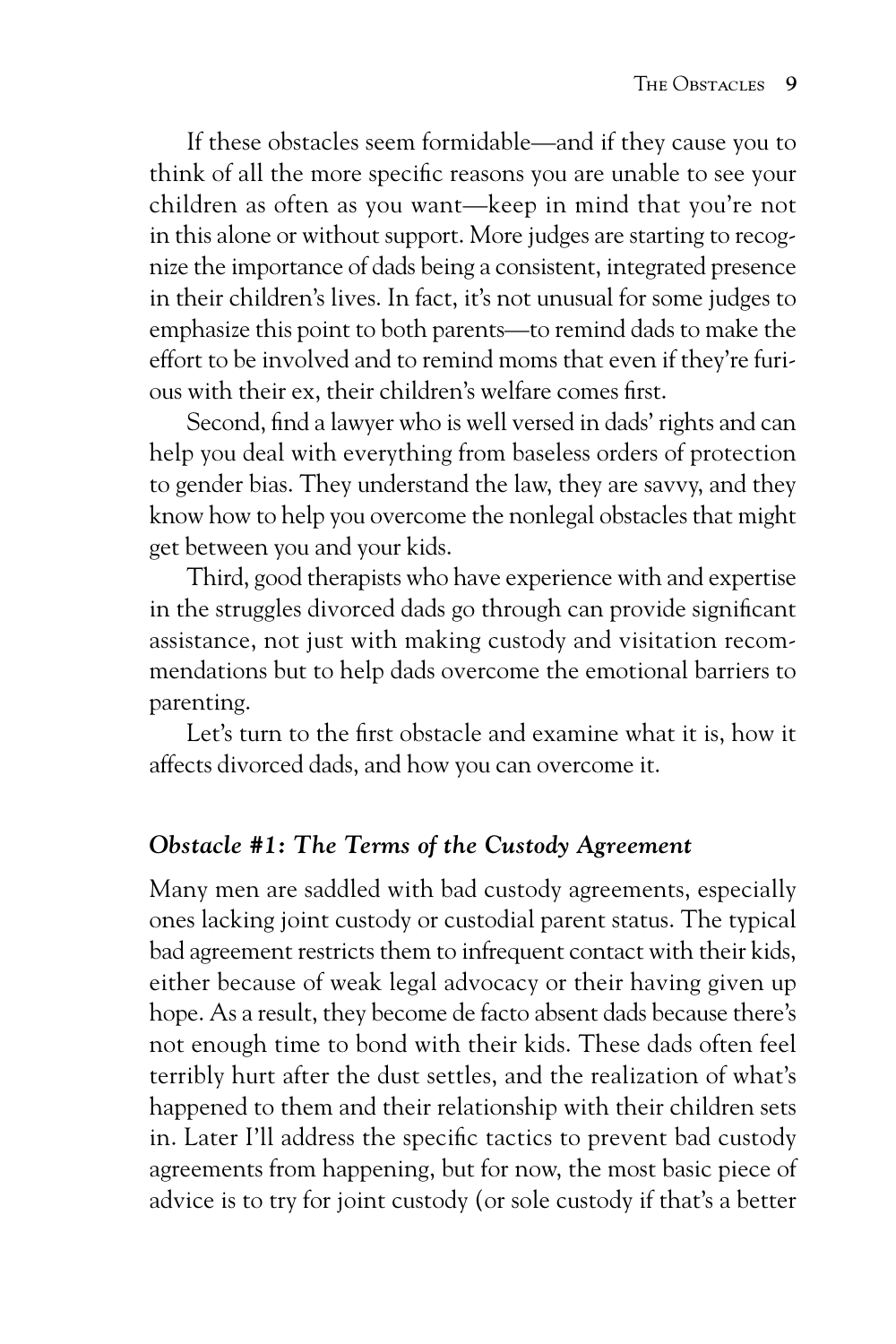option). Dads with joint custody have a good chance to maintain strong relationships with their kids.

It's certainly understandable for divorced dads to feel this way. After having their kids under the same roof for years and seeing them every day, this new arrangement often feels punitive and destructive to the parent-child relationship. But in some cases, fathers can do something about an agreement that's already been set. Certainly if the agreement is unconscionable for some reason, circumstances change radically, or the ex-spouse is endangering the kids, the dad can go back to court.

But let's assume that none of this is true and you're saddled with whatever custody agreement has been handed down by the court. In these instances, you can do three things that will help you overcome the distancing effect of the agreement.

First, *capitalize on your ex-spouse's need for help with the kids on certain days and at certain times.* No matter what the visitation schedule dictated by the agreement is, the reality is that life throws things at us that present opportunities. There are times when your child's mother will be sick, will have to work late, will be traveling, and so on. If you wait for her to ask for your help, she may turn to a friend or relative instead. Volunteer to help out with the kids. When she tells you that her boss has been asking her to do more travel for work, say, "I'll be glad to take the kids when you're gone if that would help out." You have to be proactive: watch for opportunities when she will welcome your assistance with the kids. And absolutely do not preface your offer of assistance by saying something to the effect of, "You know, I really think I should have the chance to spend more time with the kids." This may make your ex-wife defensive or even angry, and she might respond with something like, "Well, if you wanted to spend more time with them, why were you gone so much when we were married?"

If you have a sharp lawyer, the language in your custody agreement may facilitate this type of additional visitation opportunity. Specifically, that agreement could say something to the effect that your court-ordered visitation is the minimum visitation schedule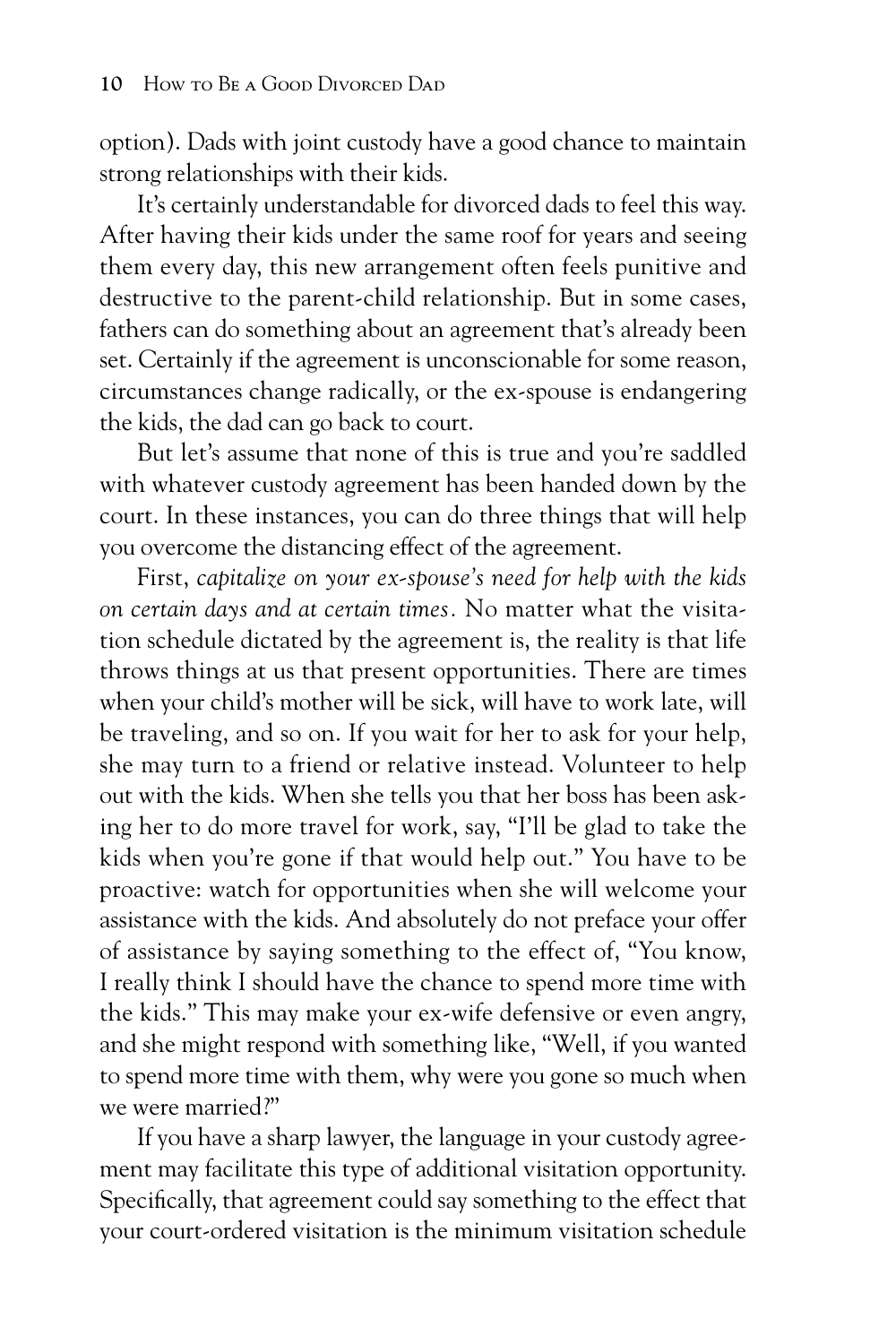and that your ex-spouse must offer you additional visitation during all time periods your children won't be in your ex-spouse's care.

Second, *overcoming visitation obstacles presented by the agreement requires making the effort to create quality time.* Divorced dads want to spend quality time with their kids, but they often don't do the planning or try to be as involved in activities as they could be. Again, this is understandable, but it's not acceptable. You may well have good reason to feel resentful about the divorce and the custody agreement, but move past it and focus on your kids. It's your responsibility to turn the time you do have into experiences that are meaningful and memorable for them. Think of things you can do together. It doesn't have to be anything fancy; you can visit museums, have dinner a restaurant, go hiking, or whatever activities interest them. You might not get more time with them, but the time will feel much more satisfying to you and the kids. It will be quality time.

Third, *cultivate a good relationship with your ex.* For some of you, this may not be difficult: your relationship ended on reasonably civilized terms—maybe even amicably. Some of you, however, may despise your ex because she was unfaithful, cruel, or vindictive or she behaved badly in other ways. If she's a decent mom, however, try to hide your animosity and be civil when you communicate with her (or about her to others, including your children). Even if she isn't particularly civil to you, be the better person. The odds are that your relationship with your kids will benefit them in the long run, if not in the short term, since your ex will eventually be more willing to bend the terms of the custody agreement in your favor (at least some of the time). Although it may not seem like it now, time heals at least some of the wounds from the marriage, and you want her to be more amenable to your wishes, especially regarding time with the kids. Maintaining a civil relationship with your ex is one way to make this outcome more likely.

# *Obstacle #2: Orders of Protection*

It is becoming increasingly common for moms to have their lawyers obtain orders of protection against dads as part of a legal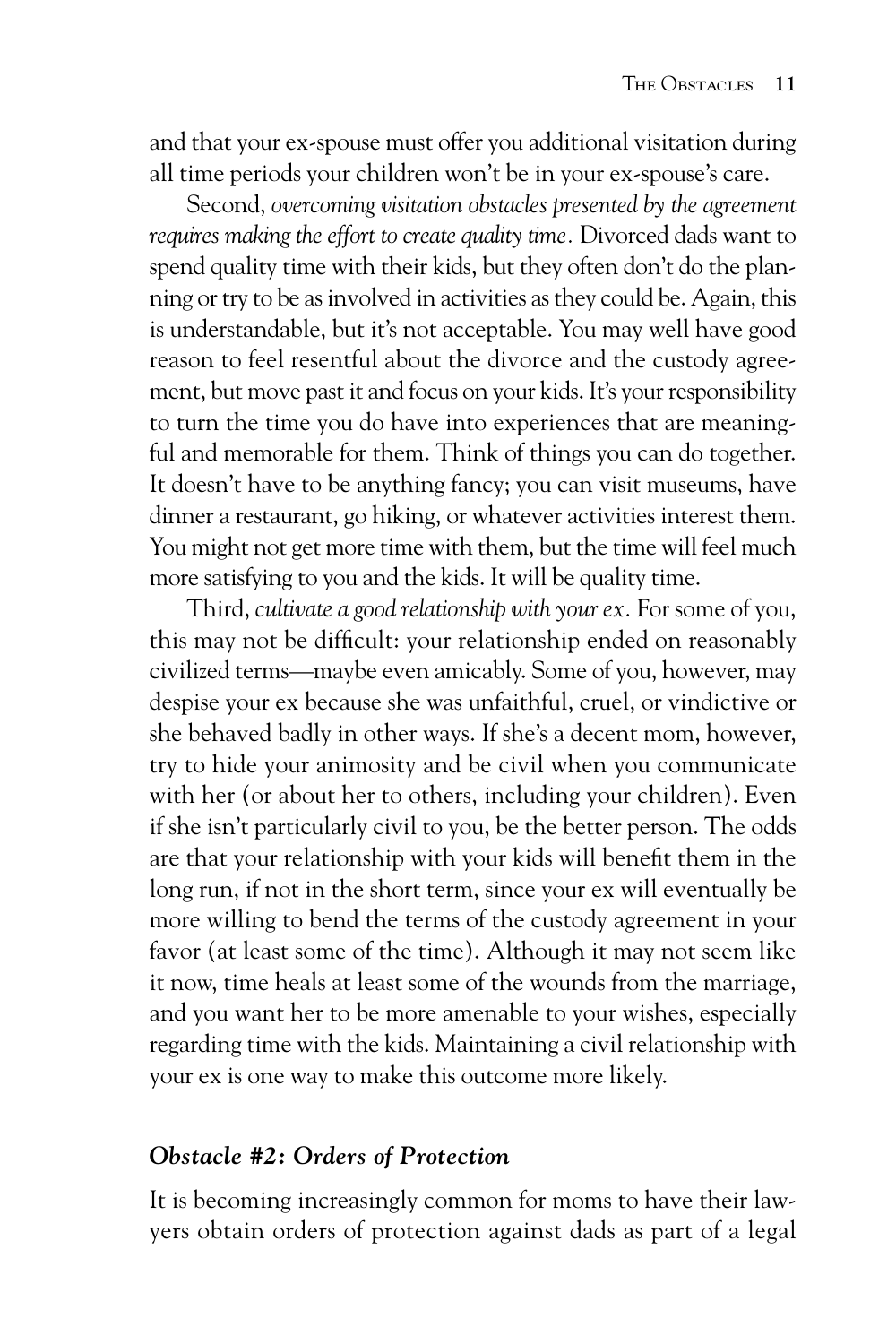strategy. Many times, there is little or no basis for these orders, yet unscrupulous lawyers can sometimes get moms to agree to testify that they feel their spouses are a danger to them or the kids. It may be that when mom broke the news to dad that she wanted a divorce (perhaps because she was in love with someone else), he became angry. Maybe he shouted at her or threw something or said, "You'll regret this." All this can be used as the basis for an order of protection, even if the father was not putting anyone in danger.

Similarly, some dads arrive home one day and find the police there telling them they can't enter. Their wife has gone to court without providing notice to them and obtained emergency ex parte (for one party) orders of protection. Dads who ignore the order and enter the home may end up being incarcerated. These orders can often be easily obtained in court with no notice or opportunity for the dad to be in court and defend himself. The judge hears one side of the story and makes a critical decision.

And even more egregious, some women file false charges of abuse, claiming their husbands physically or sexually hurt them or the kids. Again, hurtful as it can be to an innocent father, this is rationalized by some as a legal strategy: everyone is doing it, it doesn't mean anything, it's simply a means to an end, and so on.

These strategies, however, can have devastating consequences not just for the dads they're used against but for their children. They can cause men to feel guilty and despicable even when there's no reason for them to feel this way. It can also make them believe that they are bad dads who don't deserve to spend time with their children.

If you find yourself on the receiving end of a manufactured order of protection or false abuse allegations, consult your lawyer. In civil cases, good divorce lawyers may recommend petitioning the court to order your wife to submit to a psychological evaluation. If she's obviously so angry about the divorce or related issues that she's taking these actions to seek revenge, a therapist may recognize this fact and testify about it in court. If there are criminal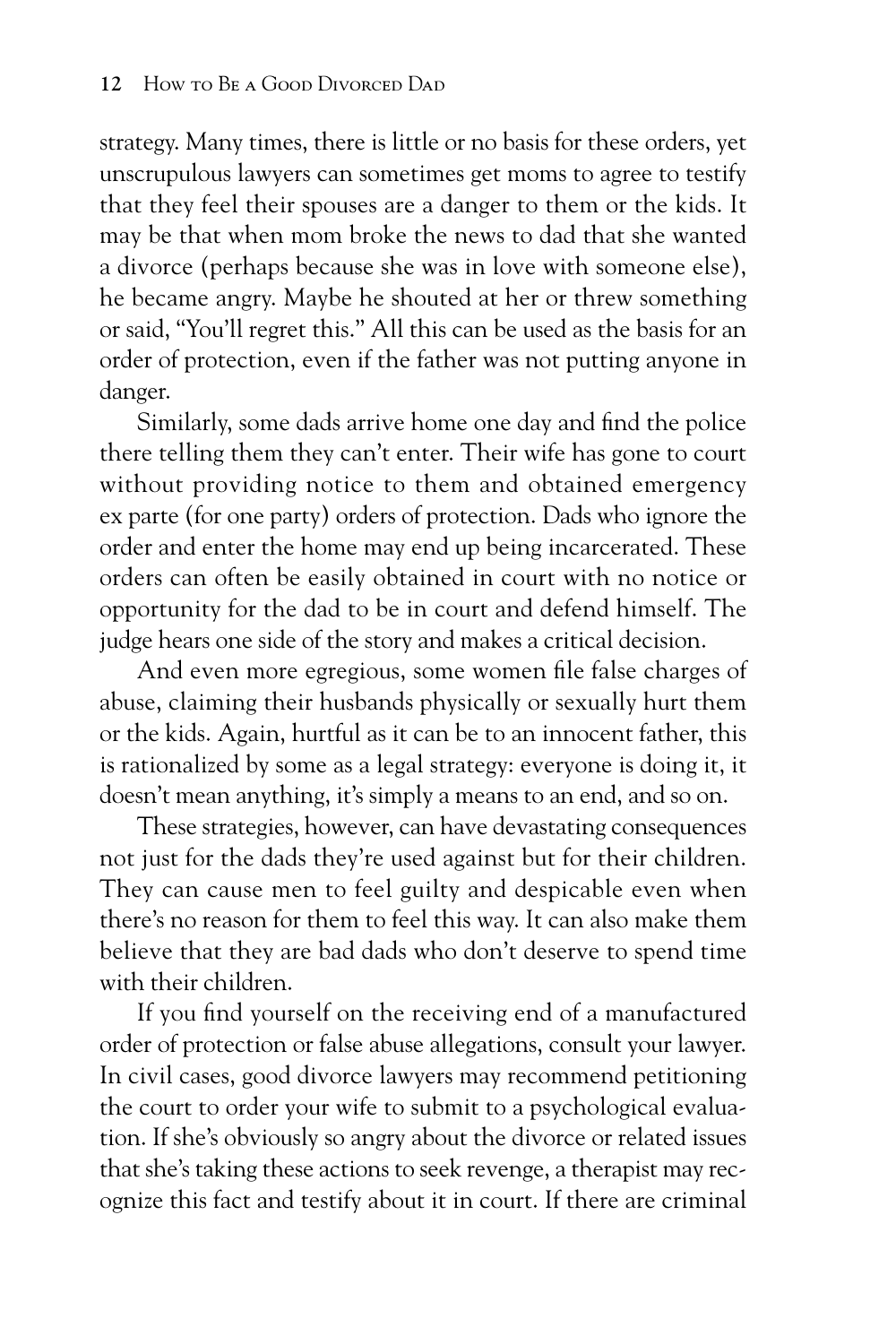charges brought against you, though, you may not be entitled to this degree of legal preparation in a criminal case, and you'll need to file an appropriate civil action in your pursuit of justice.

In worst-case scenarios, some lawyers, together with genderbiased therapists, convince dads to admit in court to abuse they didn't commit. This may sound implausible, but I've seen a number of instances in which this has taken place. Typically it happens when the dad is indigent, uneducated, or disadvantaged in some other way, and the opposing attorney conspires with the therapist or some other individual to communicate the following message: "Look, we know you didn't abuse your child, but given the circumstances, the judge is going to believe you did and never let you see your child again if you don't confess. So if you admit to the abuse and pledge to the judge that you won't let it happen again, the court will feel you're taking responsibility for your actions and eventually let you have visitation with your child."

I recognize it's unlikely that you would fall for this ploy (and if you have a competent attorney, he or she will make sure you don't fall for it), but I relate this story to illustrate how divorced dads can become overly compliant and even masochistic. If your spouse pursues an order of protection against you that is unwarranted, don't just accept it because you feel you should be punished even though you've never threatened your wife or child. The other side may paint you as a villain who shouldn't see your child much or at all, but if their portrait is false, then you need to stand up for your rights and your child's rights. Don't become a target looking for an arrow.

#### *Obstacle #3: Financial Problems*

Your bank account balance shouldn't determine your self-worth, and in the same way, your ability to support your family shouldn't define you as a dad. Nonetheless, many dads equate the two measures, and when they find themselves unable to meet support payments or support their kids in the way they could prior to the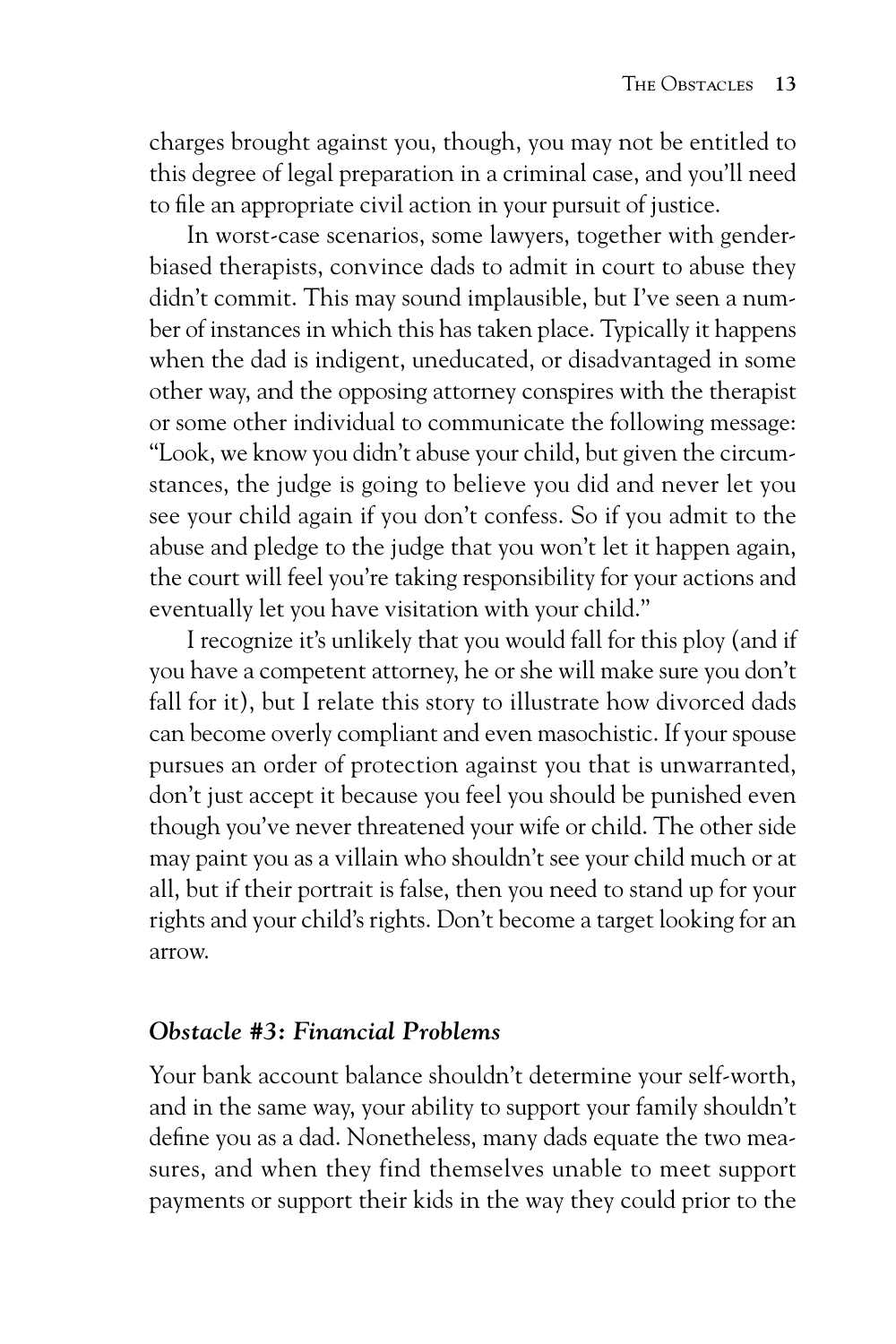divorce, they allow it to interfere with their parenting. Their lowered self-esteem makes them uneasy and ashamed in the presence of their children. They don't like that feeling, so they don't see their kids as often as in the past.

Don't fall into this trap.

Perhaps the most insidious circumstance involves financially strapped dads who, voluntarily or by order of a court, end up being cut off completely from their children. Here's how it typically happens. Dads know they don't have the money to make the anticipated child support payments; they may not even have sufficient funds to hire an attorney to handle the divorce. Embarrassed and ashamed, they walk away—they become "dead-broke deadbeat dads" and flee the state and start over somewhere else. A default judgment is entered against the dad, mandating that he pay support he can't pay and that he not be afforded visitation privileges. Eventually he is found in contempt and sentenced to jail. It becomes a self-fulfilling prophecy.

Just as typically, this dad misses his kids. He eventually finds a job and accumulates some money and decides he wants visitation. But when he goes back to court, he is handed a whopping bill because of all the previous payments he missed. He doesn't have enough money and is incarcerated based on the prior order.

Don't let it reach this point. Recognize that even if you're out of work, you can petition the court to take your economic circumstances into consideration and order a lower support payment that is feasible for you. Certainly the court will expect you to search diligently for a job, and once your income increases, so may your support payments. But don't feel as if you shouldn't see your children because you can't buy the toys they want. Your children will miss your presence much more than any toys you would have given them. Your ex-wife may berate you for losing a job, but the bond you have with your children can withstand a diminished paycheck. Sooner or later your financial situation will improve, so don't make decisions like ignoring the legal process and your child support obligations that you'll regret for the rest of your life.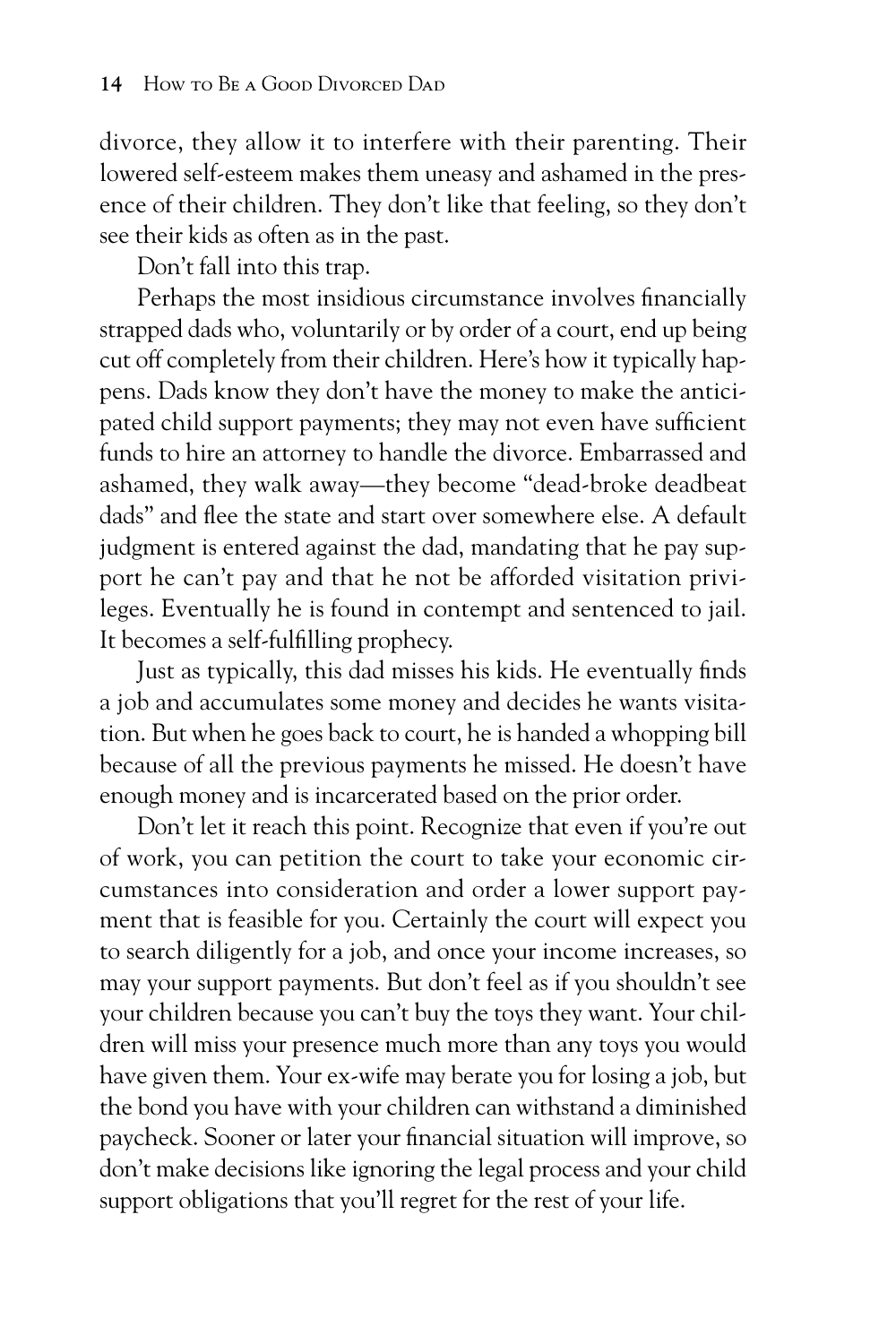# *Obstacle #4: Legal Trickery*

If you have a highly skilled, shrewd divorce lawyer, this obstacle shouldn't be a problem. Unfortunately, many men lack good divorce lawyers for a variety of reasons. I'll get to those reasons in a moment and tell you the mistakes to avoid, but first let's examine why legal shenanigans from the opposing attorney can turn into an obstacle. Specifically, there are three common ploys to be alert for.

#### *Changing Jurisdiction*

Typically what happens here is that the wife asks to take the child to visit relatives in another state before the divorce action is filed as a ploy to change jurisdictions. She says she needs a break, that it would be good for both her and the child to get away and see her parents. When she tells the husband she doesn't know how long she's going to be there but it probably won't be more than a week or two, he figures there's nothing wrong with letting them go. If the dad feels guilty about the marital discord, he's especially vulnerable to this ploy and will probably accede to her request.

This father (and his incompetent attorney) are not aware of the Uniform Child Custody Jurisdiction and Enforcement Act, which presumes jurisdiction for the divorce-linked custody case being in the state where the child has resided for the last six months; therefore, making it a race to the courthouse. If the mother's lawyer files for divorce and custody first after a minimum of six months has passed, then jurisdiction to determine the appropriate state to litigate custody will occur in the new state where that lawyer files. This new state is where the mother took the child to allegedly visit relatives but now claims it as their residence. When this happens, the father is placed at a huge disadvantage that can often lead to losing custody and maybe even contact with his children. For one thing, he may not be able to afford to keep flying back and forth to that state during the drawn-out jurisdictional proceedings. Second, the lawyer the wife hires there will be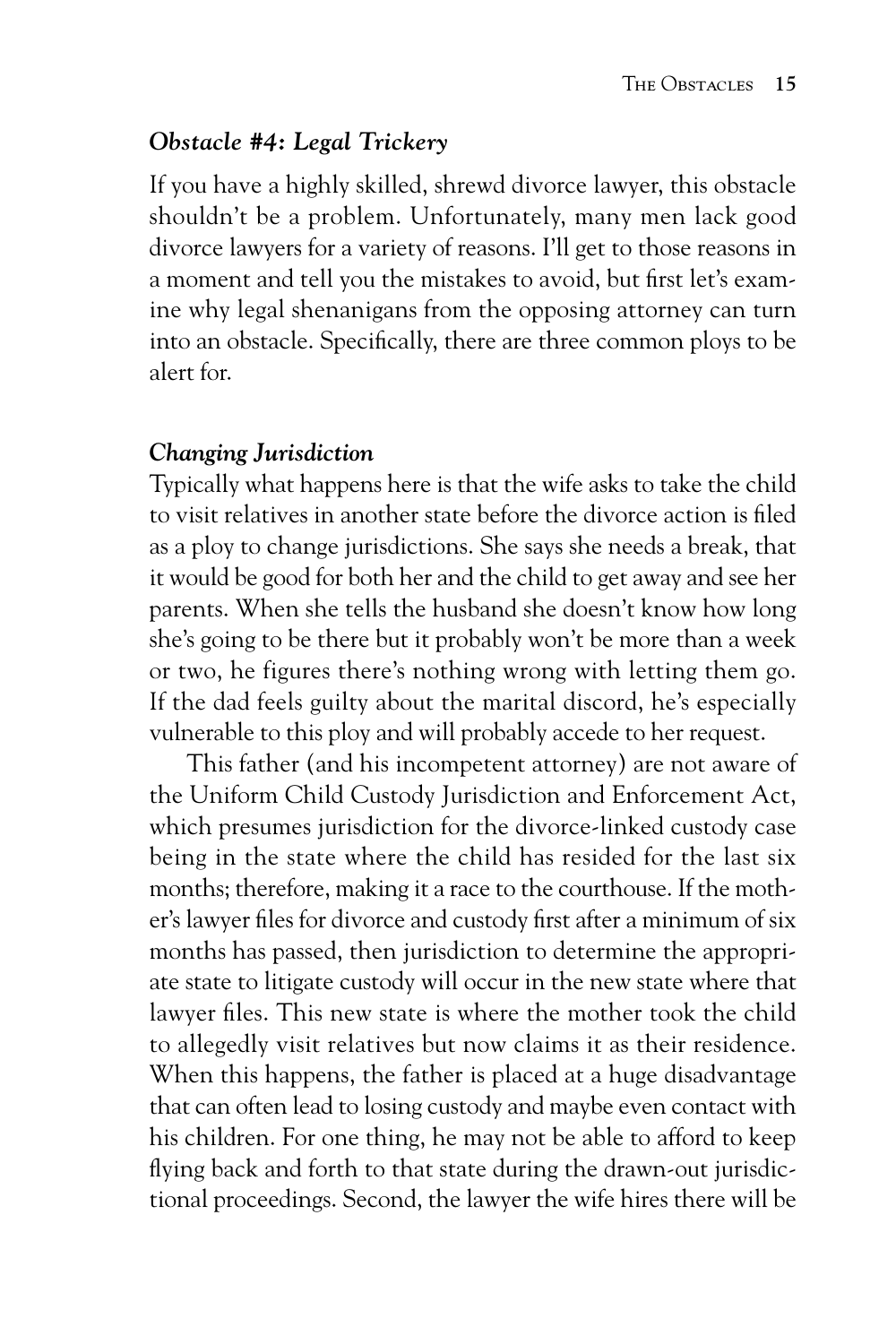familiar with the judges and system in that state, and the father's attorney probably won't have that same familiarity. The bottom line is that this dad and his lawyer may have fallen into a complicated legal trap.

#### *Manufacturing Conflict Between Parents*

Joint custody is one of the best ways to avoid the absent father syndrome, but manipulative divorce lawyers who represent custodial parents know that if they can demonstrate in court that the parents can't agree on anything regarding their kids, the judge will more likely block requests for joint custody from the noncustodial parent. A well-coached mom can create so much conflict with her spouse about so many issues that the judge will probably determine that joint custody would be a disaster, even if most of these conflicts never existed before and are being manufactured for the judge's benefit. She can pick fights with her spouse in court and suggest that she and her husband can't agree about what the children should eat, bedtimes, Internet policy, and so on. If the judge believes that they will be at each other tooth and nail over every aspect of their kids' lives, he'll likely rule against joint custody in the best interest of the child. Such a ruling can be very unfortunate for the children.

#### *Fleeing the Country*

Some moms are so furious with their spouse or so narcissistic as parents that they may opt for exile. Advising a client to leave the United States contrary to a court order and to avoid sharing the child in any way with the other parent advocates parental kidnapping. Nonetheless, conniving divorce lawyers know that people can likely flee the country without repercussions, provided they go to the "right" country. By "right," I mean countries that are not signatories to the Hague Convention, an international treaty designed to prevent these types of international parental kidnappings. For instance, Japan is a nonsignatory country, so it is very difficult to get a child back who has been taken there by a parent. Obviously this is a radical strategy, but it does happen. I know of one inexperienced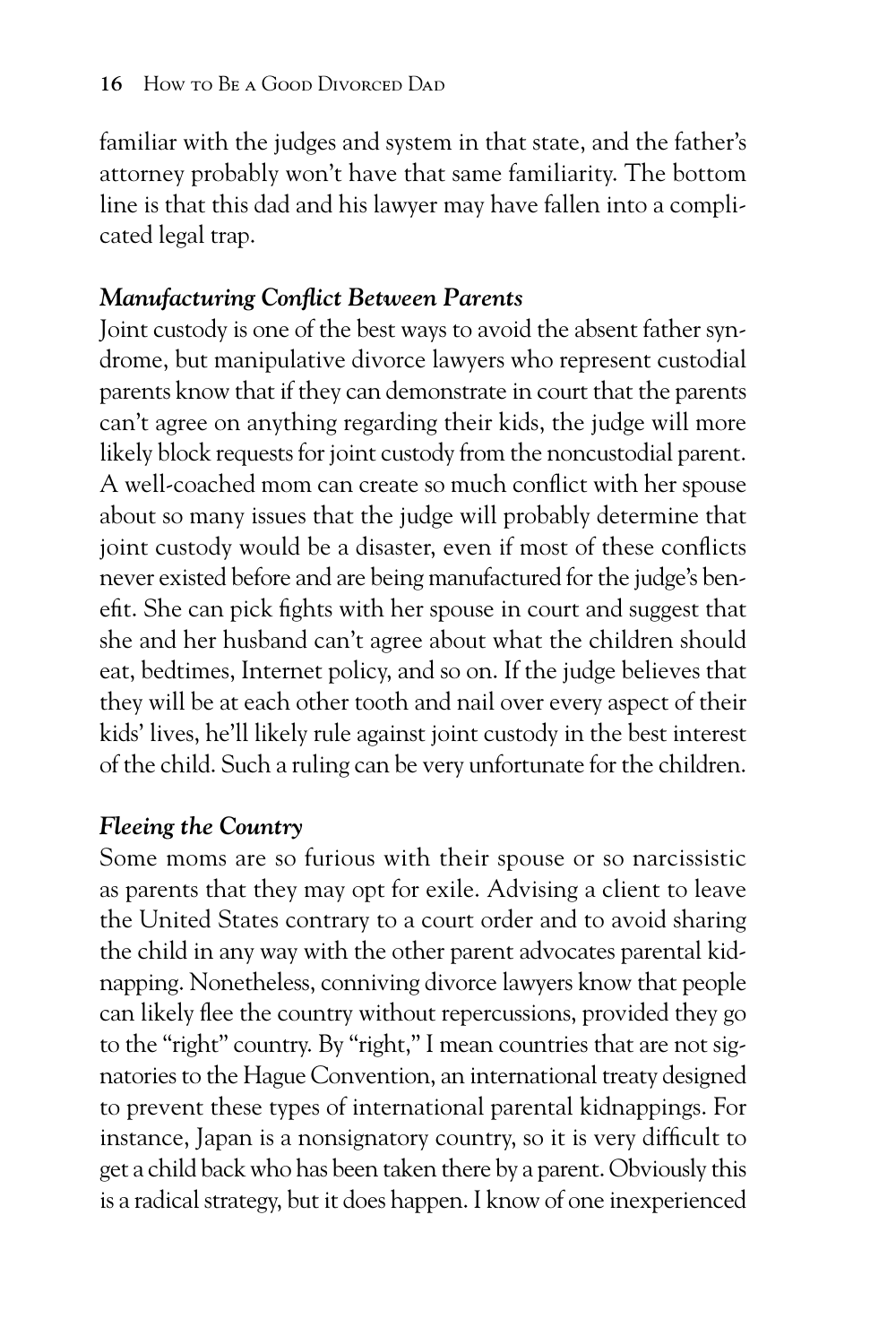lawyer who advised his client to allow his wife and child to leave the country for a visit with her relatives there. This lawyer naively assumed that her desire to see relatives was sincere and that she had no ulterior motive. When she failed to return and refused to return all correspondence, this lawyer realized he had made a terrible mistake.

Many other legal machinations exist, and we'll look at a number of them in the following chapters. For now, recognize that your wife's lawyer may be unethical, or your wife, out of malice or for other reasons, may decide to take advantage of legal loopholes and deprive you of your parental rights.

To guard against being thwarted by this obstacle, make sure you have a divorce attorney experienced in these matters. Too many times, men ask their business attorneys to represent them in the divorce. They figure that "an attorney is an attorney," that they trust their business lawyer, they know this person is smart, and they figure their divorce case is cut and dried. Sometimes they are right. Sometimes, though, they are wrong, and they regret it for the rest of their lives.

# *Obstacle #5: Gender Bias*

Therapists, lawyers, and judges can demonstrate gender bias. By this, I mean that they can provide recommendations, strategies, and judgments that reflect their prejudice—usually in favor of women and against men. I'm not suggesting that all or even the majority of these professionals are guilty of gender bias, but I have seen enough of it over the years to know that it's not uncommon and that it can increase the odds of father absence.

If you or your attorney suspect bias, consider an investigation to see if a given professional exhibits a pattern of biased actions. For instance, we know that certain therapists consistently recommend that women be given custody and that men be denied joint custody or be given restrictive visitation privileges. In these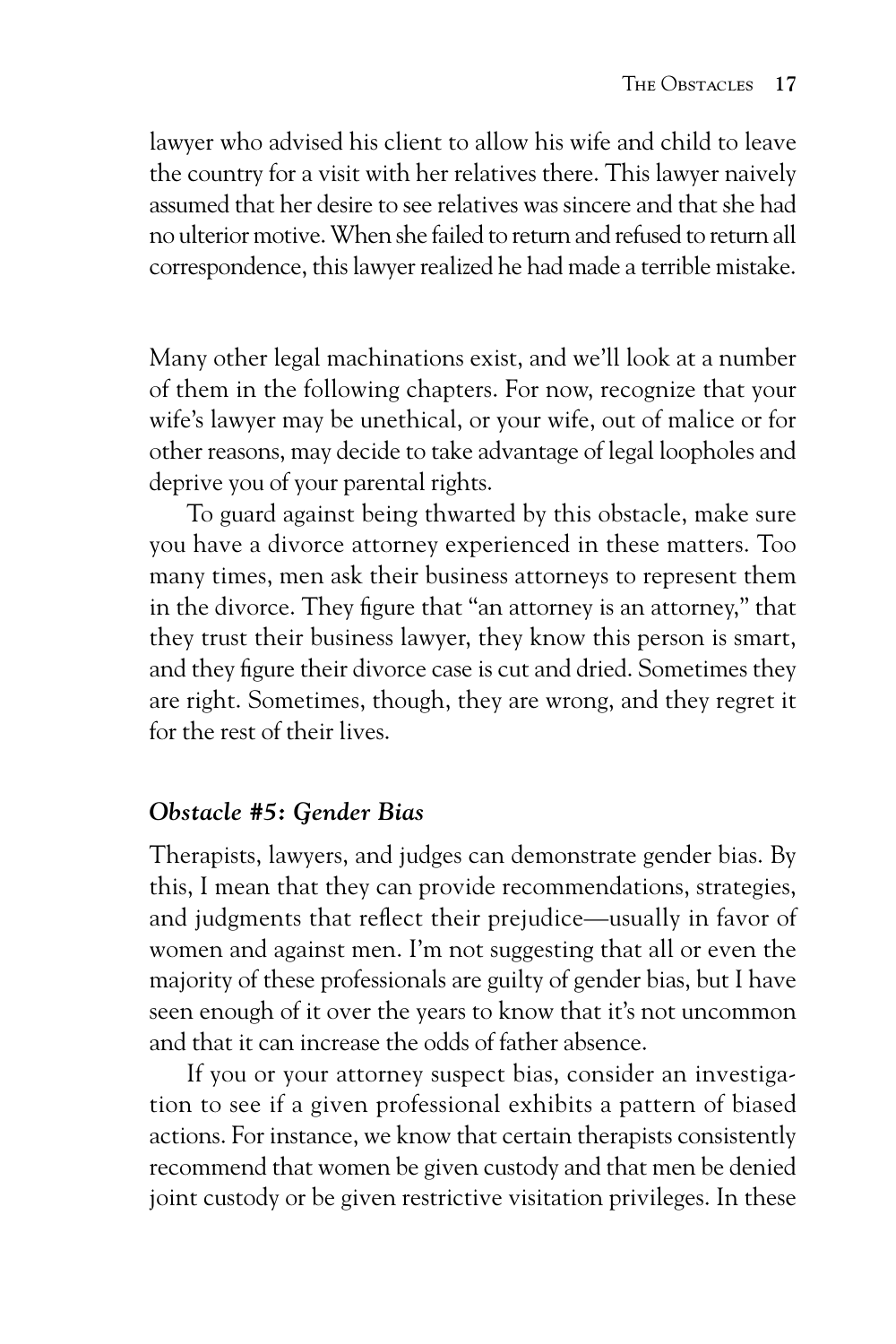instances, we petition the court for another therapist. At the very least, if you have any doubts about the recommended therapist, your lawyer should consider doing a background check to make sure this person's credentials are in order. When we've conducted these investigations, we've discovered that some therapists have obtained their degrees over the Internet from unaccredited universities or that they have something in their background that makes them unsuitable for divorce and custody cases.

Judges, like therapists, can also be gender biased. In one horrific case, a dad was dealing with a suicidal wife who had multiple lovers. Ample evidence existed on both counts, and it seemed that this man would get custody: he was a responsible, loving father and the mom was clearly unfit to be the custodial parent. The judge nevertheless awarded custody to the mom.

When judges are biased like this, lawyers should consider pursuing what is called a motion for substitution of judges (in the previous case, the inexperienced lawyer representing the dad was learning his craft and so didn't realize this was an option). Some experienced lawyers, however, are reluctant to make this motion, fearing it will anger the judge sufficiently that he or she will be biased against them in future cases. Avoid lawyers who are unable or unwilling to represent you zealously and correctly.

#### *Obstacle #6: Guilt*

This may seem a less formidable obstacle than the others, but in its own way, it's far more insidious. Most men are raised to feel responsible for their families. They've been socialized to believe that they should be the breadwinners. The media have done many stories about deadbeat dads and excoriated them for failing to live up to their financial responsibilities. Certainly dads should live up to these responsibilities, but in some instances, they lack the money to do so: they've lost jobs, for example, or have incurred significant financial debt or are experiencing costly health problems. When dads lack the financial resources to make their child support payments,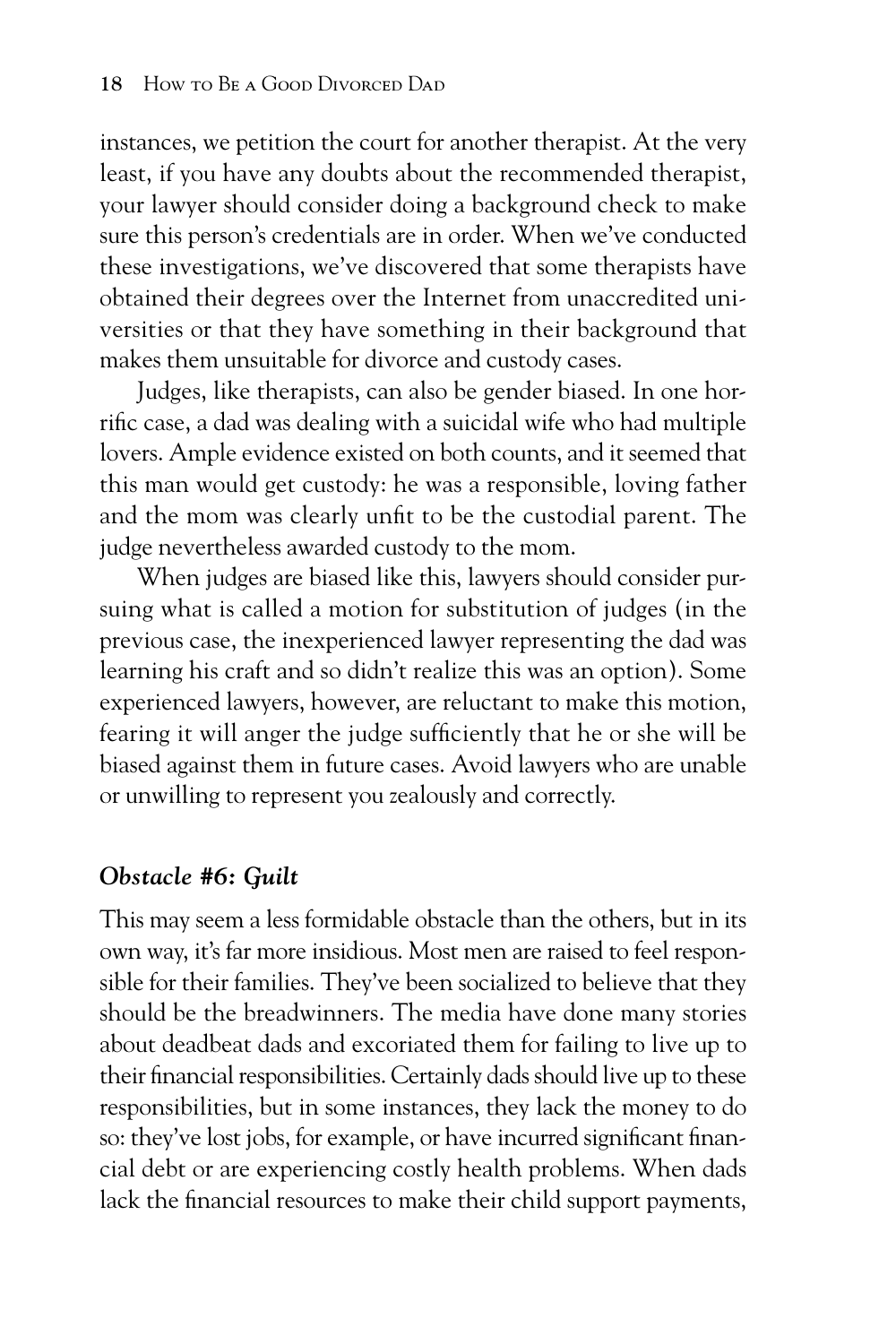a surprisingly large percentage walk away from their kids. They feel so guilty about not being able to meet their financial obligations that they can't face their children.

This is the worst possible response to guilt. It is far more dangerous to walk away than to acknowledge your financial difficulties and remain in your children's lives. Yet this guilt is difficult to overcome, especially if you blame yourself for the failure of your marriage and the negative effect it's having on your kids. To understand the power of guilt to separate dads from their kids, here are two illustrative stories.

Jerry came home early from work and discovered his wife, June, in bed with his neighbor. Although he found out that she had been having an affair for some time, he blamed himself for it. He told me he was convinced that his inattention and problems holding on to a good job had "forced" his wife to cheat on him and that he didn't want to try for joint custody or even see his kids much until he went through therapy and figured out his career.

Mark was even guiltier and in even greater denial than Jerry. Prior to the divorce, Mark's wife emptied their bank accounts, had an affair, and told their kids that their dad was a jerk and that they'd be better off without him. Incredibly, Mark justified her saying terrible things about him to their children by thinking that he had failed his wife, that he was overweight and not attractive to her, that he spent too much time on the road for his job and she was lonely, and that he had yelled at her because of her overspending. In their divorce case, he wanted to agree to her terms, which were blatantly unfair and included a miserly visitation schedule with the kids. Essentially he wanted to punish himself, and he was using the divorce settlement and visitation as a way to do it.

But the most guilt-inducing situation for a divorced dad happens when the mom is a classic parental alienator who has been speaking negatively about him to the kids. Perhaps she has told the kids that their father is the reason they can't go to camp this summer ("he's not giving us enough money") or that he is the one who tore the family apart. The children can't help but be affected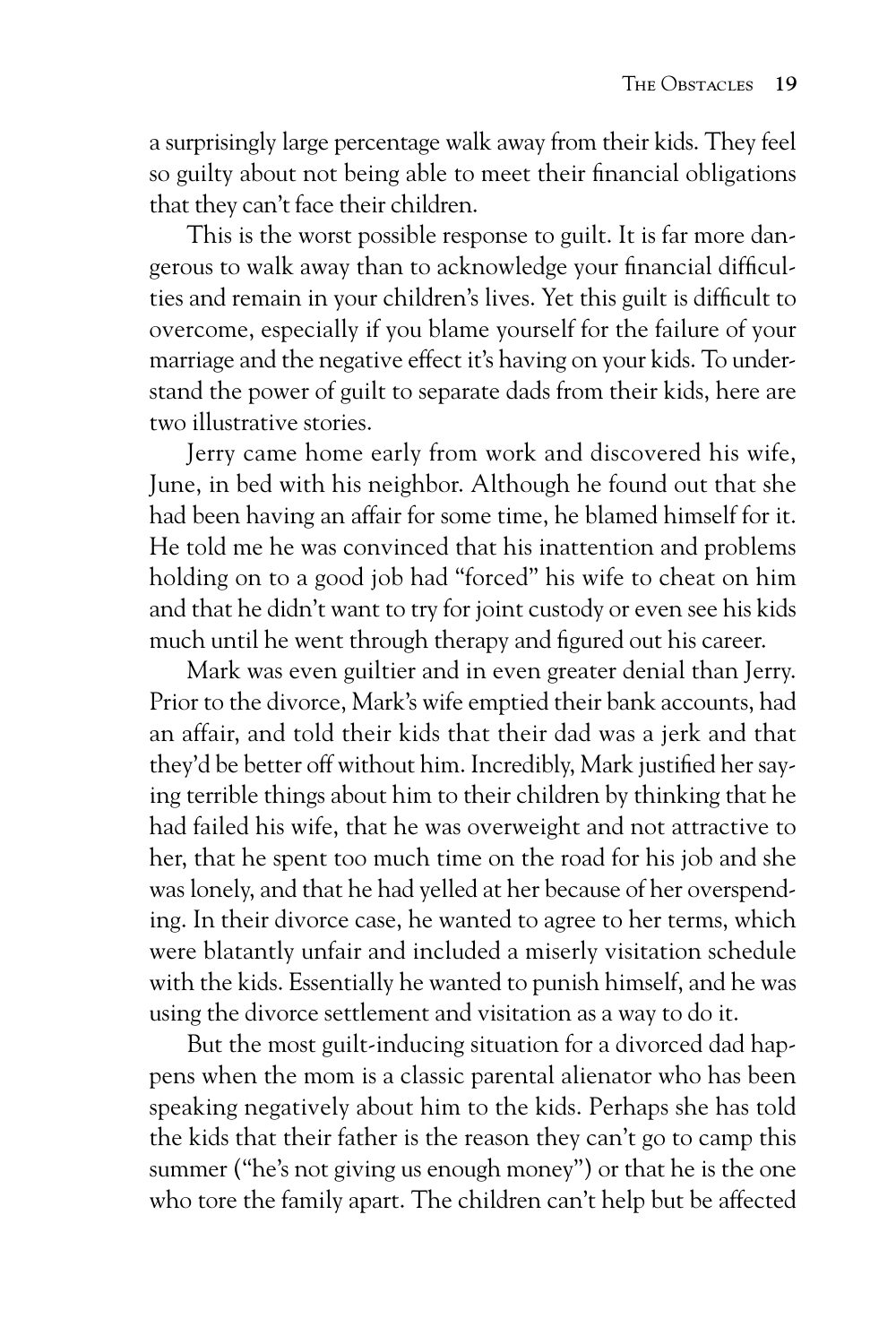by whatever she says. One day one of the children becomes angry about something the father has said or done and says, "I don't want to see you anymore."

Trust me when I tell you that if your child says something like this to you, he doesn't really mean it, at least not in the way you think. He may not want to see you in that moment when he's angry, but it doesn't mean he won't ever want to see you again. Many dads, however, react by thinking, *He's right; I'm doing more harm than good as a parent. I'll respect his request and stay away.*

#### *Obstacle #7: Anger*

While some dads are vulnerable to guilty feelings, others are more susceptible to rage. Anger can erect major barriers to strong parent-child relationships, especially when this anger is persistent and deep. It's not unusual for one or both parties in a divorce to be angry. Sometimes people become angry as they argue over who gets what—a dispute over a favorite painting or piece of furniture can trigger major arguments. It's also typical for the person who asked for the divorce to earn the enmity of the other spouse, and this anger is especially acute if the reason for the divorce was that one person was having an affair.

This anger, though, doesn't always affect children after the divorce is finalized and both people go their separate ways. Angry dads often calm down once their lives stabilize, they meet someone else, and they find that they still can see and enjoy their kids on a regular basis.

In some instances, though, anger at a spouse persists and even builds. This happens for many reasons, from jealously of a spouse's financial circumstances (perhaps she has a rich boyfriend) to bitterness over what she is telling the kids about you. It may also spiral out of control based on what your children tell you about your spouse. For instance, they may describe how happy she is since she met a wealthy guy who buys her presents all the time and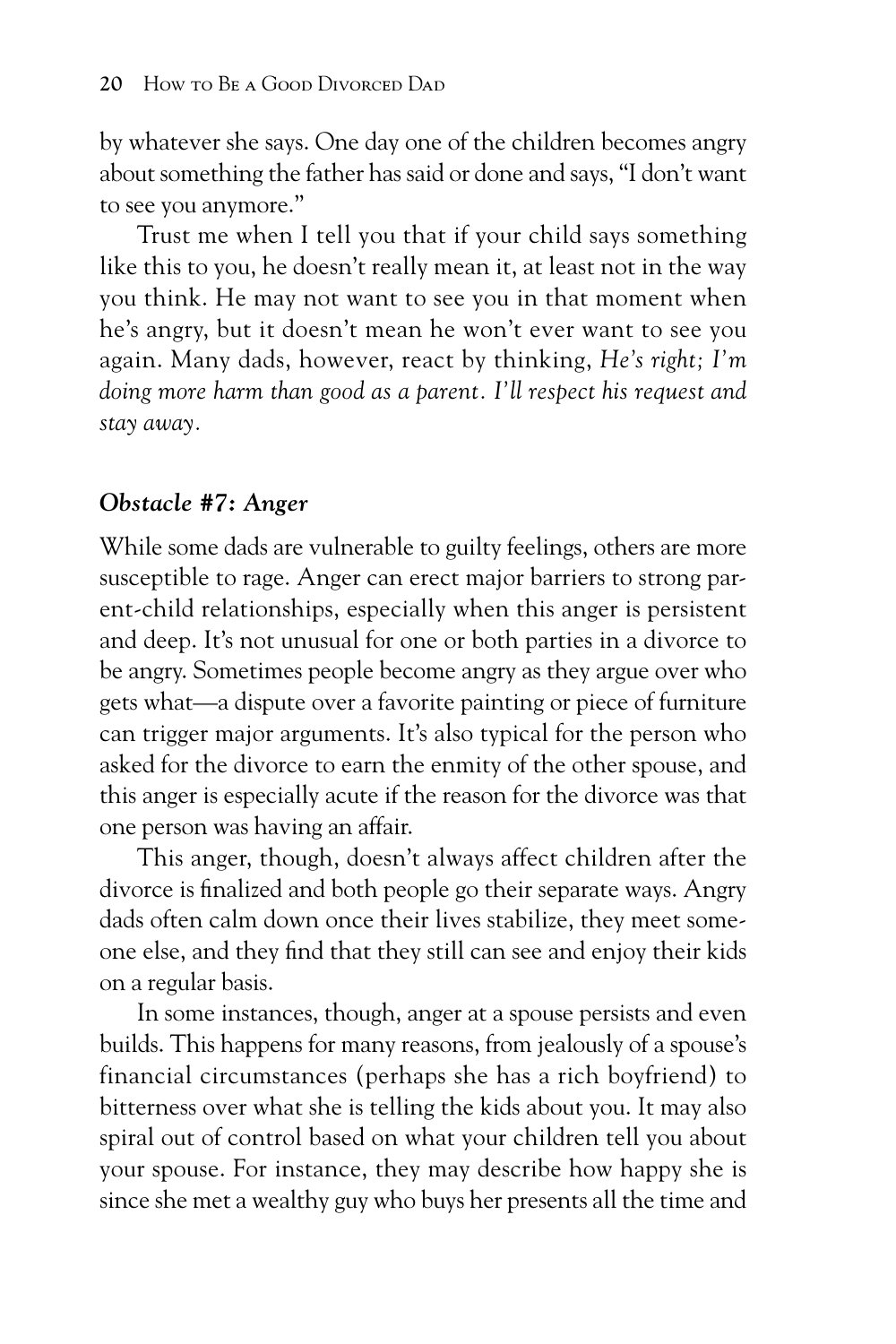takes the family on great trips. And what really gets a dad's blood boiling is when they refer to the new boyfriend as "Dad."

Some men transfer the anger they feel toward their wives to their kids. They feel their children are taking their ex-wife's side and are furious at their lack of objectivity and don't see them out of spite. They may also have gotten into vicious verbal arguments in front of their children, and so to protect their kids from these angry fights, they stay away.

If you allow your anger to drive a wedge between you and your children, you'll regret it. Sooner or later, that anger will ebb, but you may have done irreparable damage to the relationships you have with your son or daughter in the interim. You should realize that your rage is something therapists are often good at dealing with, especially if they are specialists in anger management. Seek counseling if you find that your anger is preventing you from seeing your kids or engaging with them regularly and meaningfully. Recognize that you may have a right to be angry at your spouse, but you shouldn't let it interfere with your relationship with your children.

# **Question Your Rationalizations**

Rationalizations help keep the seven obstacles in place. Consciously or not, divorced dads often create arguments for themselves about why it's better for their children if they stay away rather than visit more frequently. They convince themselves that they don't deserve time with their sons and daughters or that their kids don't really need or want to spend time with them. Although there are some facts of divorced life that you may not be able to change—you live apart from your children, you see them on only certain days and at certain times—you can take actions that enable you to overcome many of the obstacles that divorce and your own feelings place in your path.

Questioning your rationalizations helps you take these actions. Once you become aware that you're not doing what is in your children's best interest by staying away, you gain the perspective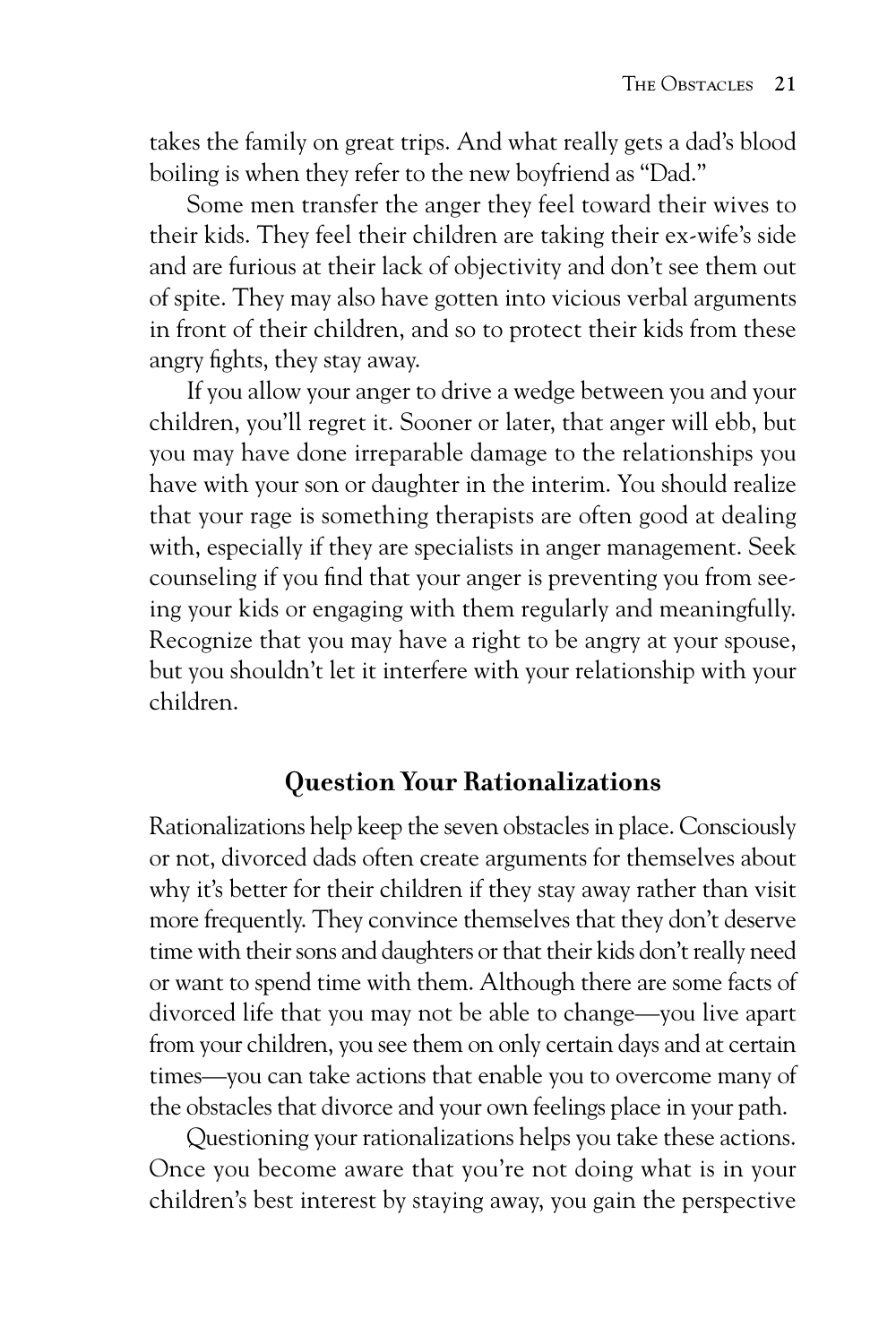necessary to act differently and in ways that benefit not only your kids but yourself. Look at the following questions and see if any of their rationalizations apply to you:

- Do you fail to provide your attorney with information that might help you gain better visitation terms because you don't think anything you do will help restore your formerly healthy relationship with your kids?
- Do you passively accept whatever your ex-wife tells you visitation will be because you don't feel you have a right to state your case?
- Do you hire an attorney who has little experience in family law because you don't think anything an attorney will do can make a difference?
- Do you spend most of the time you have with your kids watching television because you figure they don't really want to talk with you about anything significant?
- Do you believe that your attitudes and behaviors resulted in the divorce and "breaking up the family," and do you feel you should suffer because of it?
- Do you get frightened by how angry your ex-wife makes you, and do you sometimes avoid both her and the kids so the children won't witness your verbal battles?
- Do you encounter gender bias from a judge or therapist and figure it's justified because kids need their mothers a lot more than they need their fathers?
- Do you fail to show up at key events in your kids' lives because you are convinced they view you as an embarrassment and prefer you don't attend?
- Do you tell yourself that your kids need a break from you and that your absence for sustained periods of time will allow the emotional wounds of the divorce to heal?